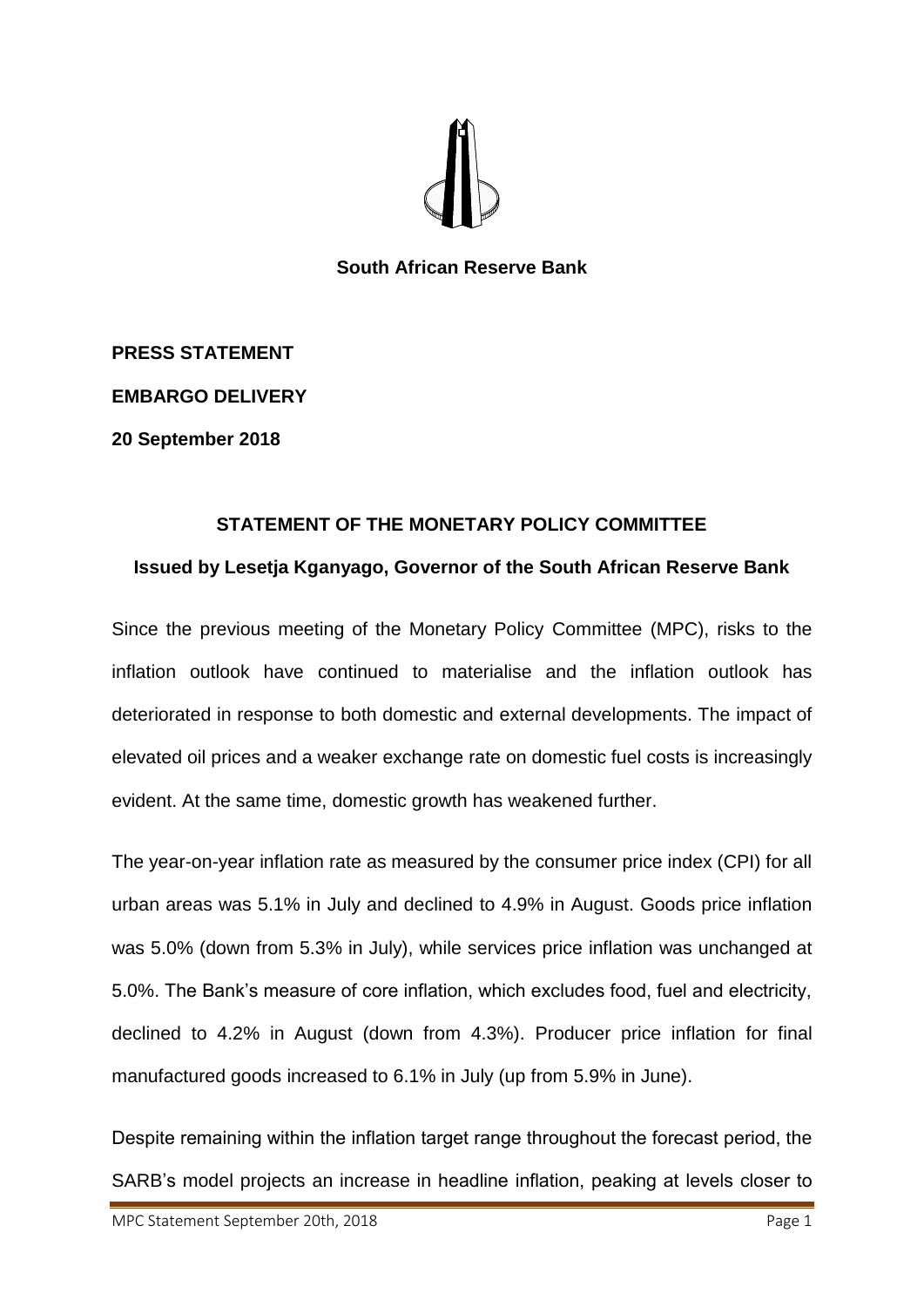the upper end of the target range. Headline inflation is now expected to remain at an average of 4.8% in 2018, before increasing to 5.7% in 2019 (up from 5.6%) and moderating to 5.4% in 2020. Headline CPI inflation is expected to peak at around 5.9% in the second quarter of 2019. The forecast for core inflation is 4.4% in 2018 (down from 4.6%), 5.6% in 2019 (up from 5.5%) and 5.5% in 2020 (up from 5.3%). The impact of the VAT increase continues to be muted. The more elevated headline inflation trajectory is explained by the weaker rand exchange rate and higher oil prices.

Average wage growth is expected to remain elevated at around 7% over the forecast period. Much of the upward pressure on wage inflation arises from the public sector wage settlements, which are at levels above headline inflation. Wage growth is an important driver of services price inflation.

Elevated international oil prices will contribute to fuel price inflation. Other administered prices are expected to increase at rates above the upper end of the inflation target range, as water and electricity tariffs rise, alongside rates and taxes in major metros. The impact on headline inflation continues to be moderated by lower food price inflation.

Inflation expectations, as reflected in the survey conducted by the Bureau for Economic Research during the third quarter of 2018 are marginally higher, averaging 5.3% in 2018 and 5.6% in 2019 and in 2020. Five-year inflation expectations have increased marginally to 5.5% (up from 5.4%). Expectations implicit in the break-even inflation rates (i.e. the yield differential between conventional and inflation-linked government bonds) have continued to edge upwards across all maturities.

While the global economic outlook is expected to remain broadly favourable over the short term, medium term risks are tilted to the downside due to elevated policy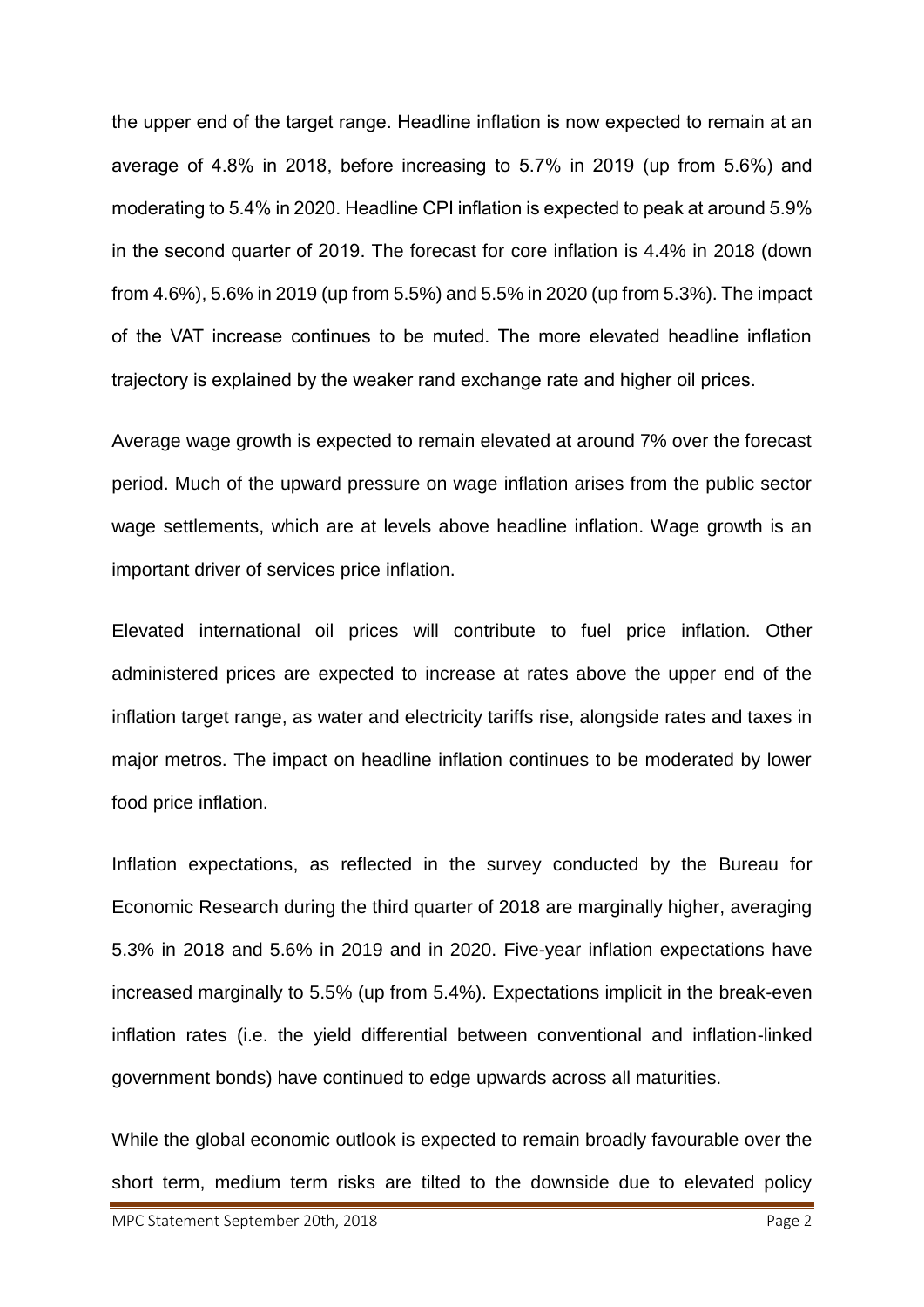uncertainty. This uncertainty arises from escalating trade tensions and tightening global financial conditions. The global inflation outlook is on a moderate upward path, largely due to rising oil prices and higher GDP growth rates in some advanced economies.

Since the July MPC, the rand has depreciated by 7.3% against the US dollar, by 8.1% against the euro, and by 7.1% on a trade-weighted basis. At current levels, the SARB's model assesses the rand to be undervalued. The implied starting point for the rand is R14.20 against the US dollar, compared with R13.40 at the time of the previous meeting.

Tighter global financial conditions and the change in investor sentiment towards emerging markets remain key external risks to the rand, and it is likely that the rand, along with other emerging market currencies, will remain volatile. However, the pace of monetary policy normalisation in the advanced economies continues to be gradual and further policy tightening by the US Fed is expected to follow a measured path in the absence of significant inflation or growth surprises.

The domestic economy has entered a technical recession, following two consecutive quarters of contracting economic activity. Quarter-on-quarter GDP contracted by 0.7% in the second quarter and GDP data for the first quarter was revised down from -2.2% to -2.6%. However, on a year-on-year basis, GDP growth in the first quarter was 0.8% and 0.4% in the second quarter.

The SARB now forecasts growth in 2018 to average 0.7% (down from 1.2% in July). The forecast for 2019 and 2020 is unchanged at 1.9% and 2.0% respectively. At these growth rates, the negative output gap is wider in the near term, but is still expected to close by the end of 2020 as GDP growth rates exceed potential growth.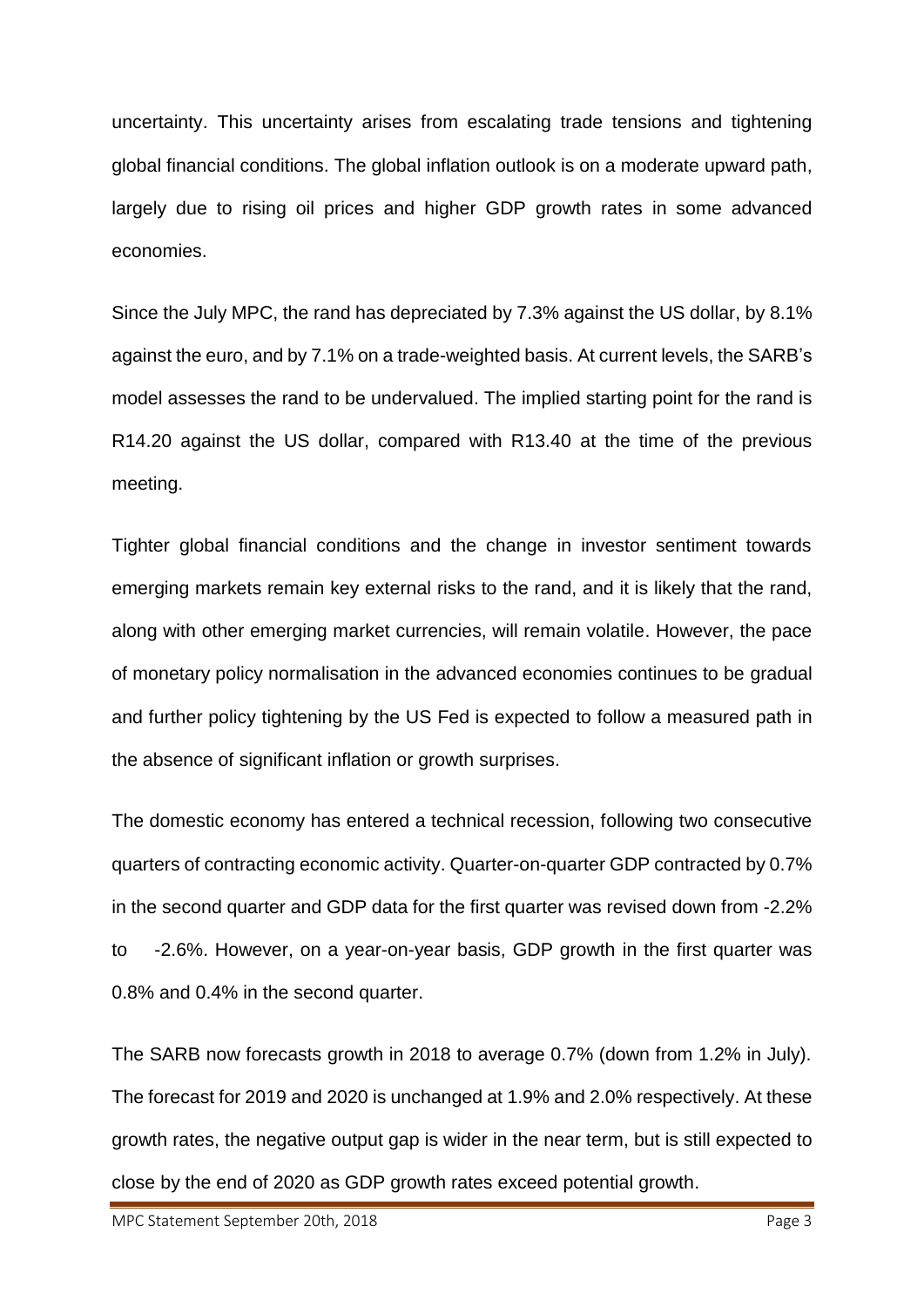The SARB composite leading business cycle indicator increased in June, largely reflecting an improvement in the measures of external sector activity. However, business confidence, as reflected in the RMB/BER business confidence index, decreased to 38 index points in the third quarter. Growth in gross fixed capital formation is expected to remain weak.

Household consumption expenditure contracted by 1.3% in the second quarter, declining for the first time in two years. In the medium term, the increase in disposable income is expected to be supportive of consumption expenditure. However, household consumption expenditure is likely to be constrained by recent tax changes, weak employment growth as well as subdued growth in credit extension to households. Although credit extension to households has been increasing during 2018, year-on-year growth remains low.

The MPC noted the rising inflation trajectory which, while remaining within the target range, is moving further away from the mid-point of the target range.

The MPC assesses the risks to the inflation outlook to be on the upside. The Committee remains concerned about growing risks to the inflation outlook, mainly due to exchange rate risks related to both domestic and external factors, elevated international oil prices and the possibility of higher electricity tariffs. However, demand pressures in the economy are not assessed to pose a significant risk to the inflation outlook.

The MPC assesses the risks to the growth forecast to be moderately on the downside. The Committee continues to be of the view that current challenges facing the economy are primarily structural in nature and cannot be solved by monetary policy alone. Commitment to credible structural policy initiatives and implementation thereof is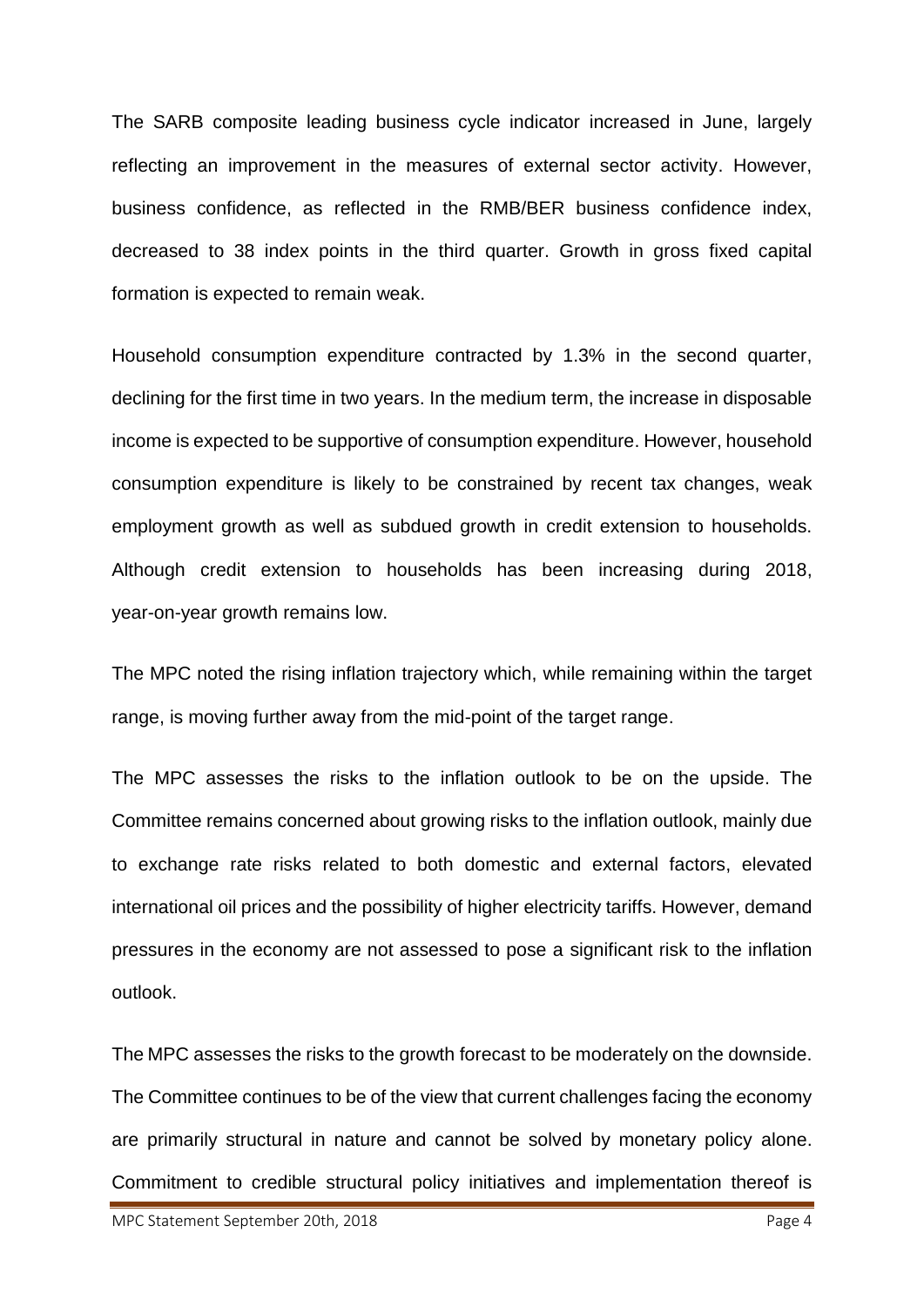required to make a marked impact on the cost structure of the economy, potential output and employment. Monetary policy is most effective in addressing cyclical growth.

The MPC has decided to keep the repurchase rate unchanged at 6.5% per annum. Four members preferred an unchanged stance and three members preferred a 25 basis points increase.

The Committee continues to assess the stance of monetary policy to be accommodative. However, the MPC remains concerned about the deteriorating inflation outlook, driven mainly by multiple supply-side factors. The approach of the Committee continues to be to look through the first-round effects and focus on the possible second-round effects. With risks and uncertainties at higher levels, the MPC will continue to be vigilant and will not hesitate to act should it become necessary.

The implied path of policy rates generated by the Quarterly Projection Model is for five rate hikes of 25 basis points by the end of 2020. As emphasised previously, the implied path remains a broad policy guide which can and does change in either direction between meetings in response to new developments and changing risks.

## Lesetja Kganyago

## **GOVERNOR**

The next statement of the Monetary Policy Committee will be released on 22 November 2018.

Contact person:

ZamaNdlovu Ndlovu

012 399 7118